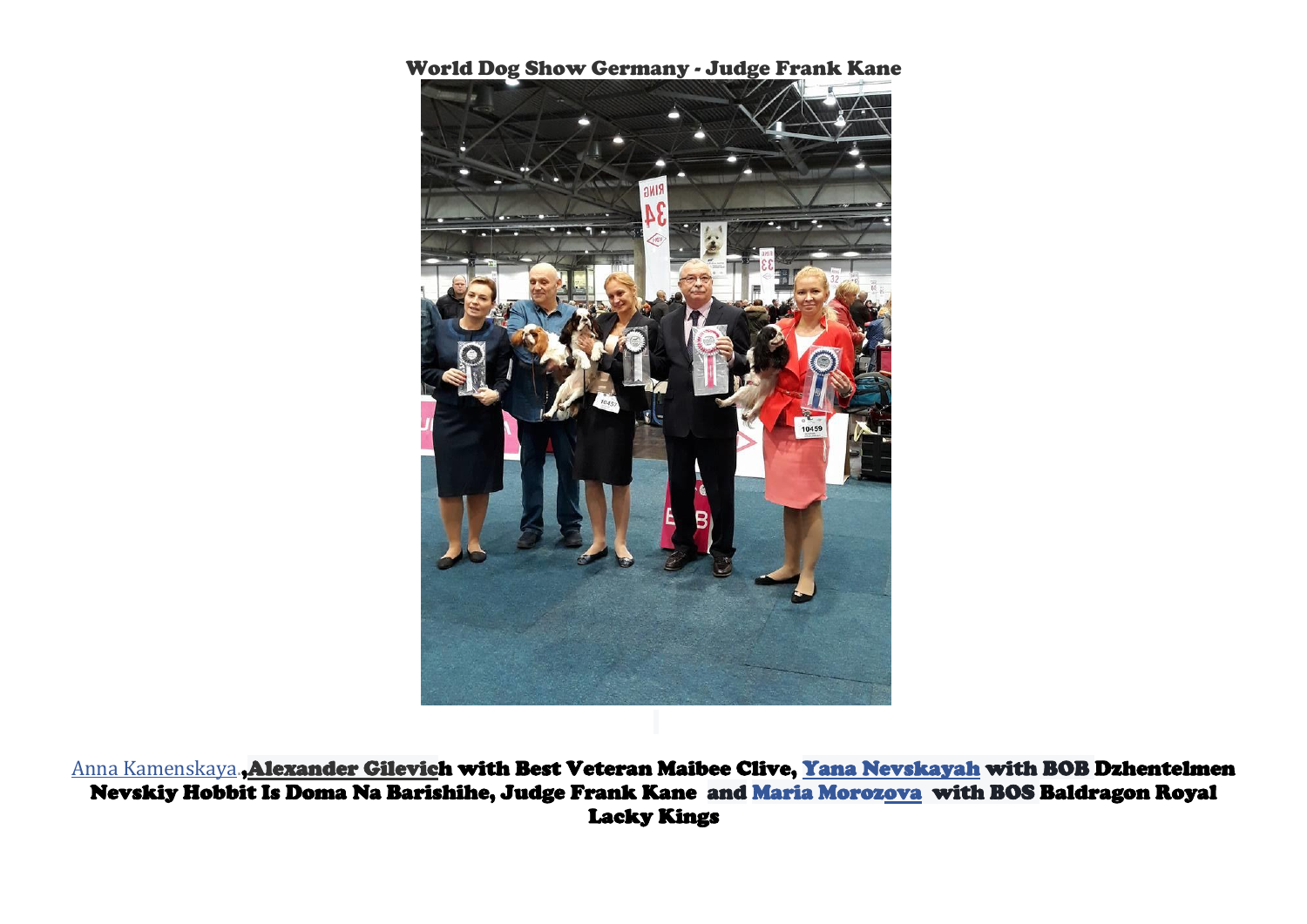## King Charles Spaniel Judge Kane Frank

| <b>BOB</b>           | Dzhentelmen Nevskiy Hobbit Is Doma Na Barishihe (Gilevich Aleksandr, Russia)         |
|----------------------|--------------------------------------------------------------------------------------|
| <b>BOS</b>           | Baldragon Royal Lacky Kings (Morozova Maria, Russia)                                 |
| CACIB dog, WW-17     | Maibee Mr Kipling (Kirschbaum, Vorderstrasse Markus, Klaus & Moffat Wiliam, Germany) |
| CACIB bitch, WW-17   | Baldragon Royal Lacky Kings (Morozova Maria, Russia)                                 |
| BOB veteran, VWW-17  | Maibee Clive (Gilevich Aleksandr, Russia)                                            |
| bitch, VWW-17        | Mystery Z Valldemose (Andrea Kulh $\Diamond$ nkov $\Diamond$ , Czech Republic)       |
| BOB junior, JWW-2017 | Dzhentelmen Nevskiy Hobbit Is Doma Na Barishihe (Gilevich Aleksandr, Russia)         |
| bitch, JWW-2017      | Vels Vershn Ot Nevskogo Hobbita (Gilevich Aleksandr, Russia)                         |
| <b>BOB</b> puppy     | Magic Silk Leader Forever (Rosenthalova Světlana, Czech Republic)                    |
| <b>BOB</b> brace     | Bonitos Companeros Deluxe Skirret/Russisch Geist Dahlia (Gilevich Aleksandr, Russia) |

| <b>Dogs</b> |                                                 |                       |                  |                  |  |  |  |
|-------------|-------------------------------------------------|-----------------------|------------------|------------------|--|--|--|
| <b>VET</b>  |                                                 |                       |                  |                  |  |  |  |
| 10438       | Akim Od Čitunky                                 | <b>Excellent</b>      | $\boldsymbol{2}$ | <b>RES VCAC</b>  |  |  |  |
| 10439       | Maibee Clive                                    | <b>Excellent</b>      | 1                | VET BOB, VCAC    |  |  |  |
| <b>PUP</b>  |                                                 |                       |                  |                  |  |  |  |
| 10440       | Magic Silk Leader Forever                       | <b>Very promising</b> | 1                |                  |  |  |  |
| 10441       | San Lang Hin Sherlock Williams Holms            | <b>Promising</b>      | $\boldsymbol{2}$ |                  |  |  |  |
| <b>JUN</b>  |                                                 |                       |                  |                  |  |  |  |
| 10442       | Dzhentelmen Nevskiy Hobbit Is Doma Na Barishihe | <b>Excellent</b>      |                  | <b>BOB, JCAC</b> |  |  |  |
| 10443       | Mazeltov De La Tierra De Suerte                 | <b>Excellent</b>      | $\boldsymbol{2}$ | <b>RES JCAC</b>  |  |  |  |
| 10444       | Simba Od Čitunky                                | <b>Excellent</b>      | 3                |                  |  |  |  |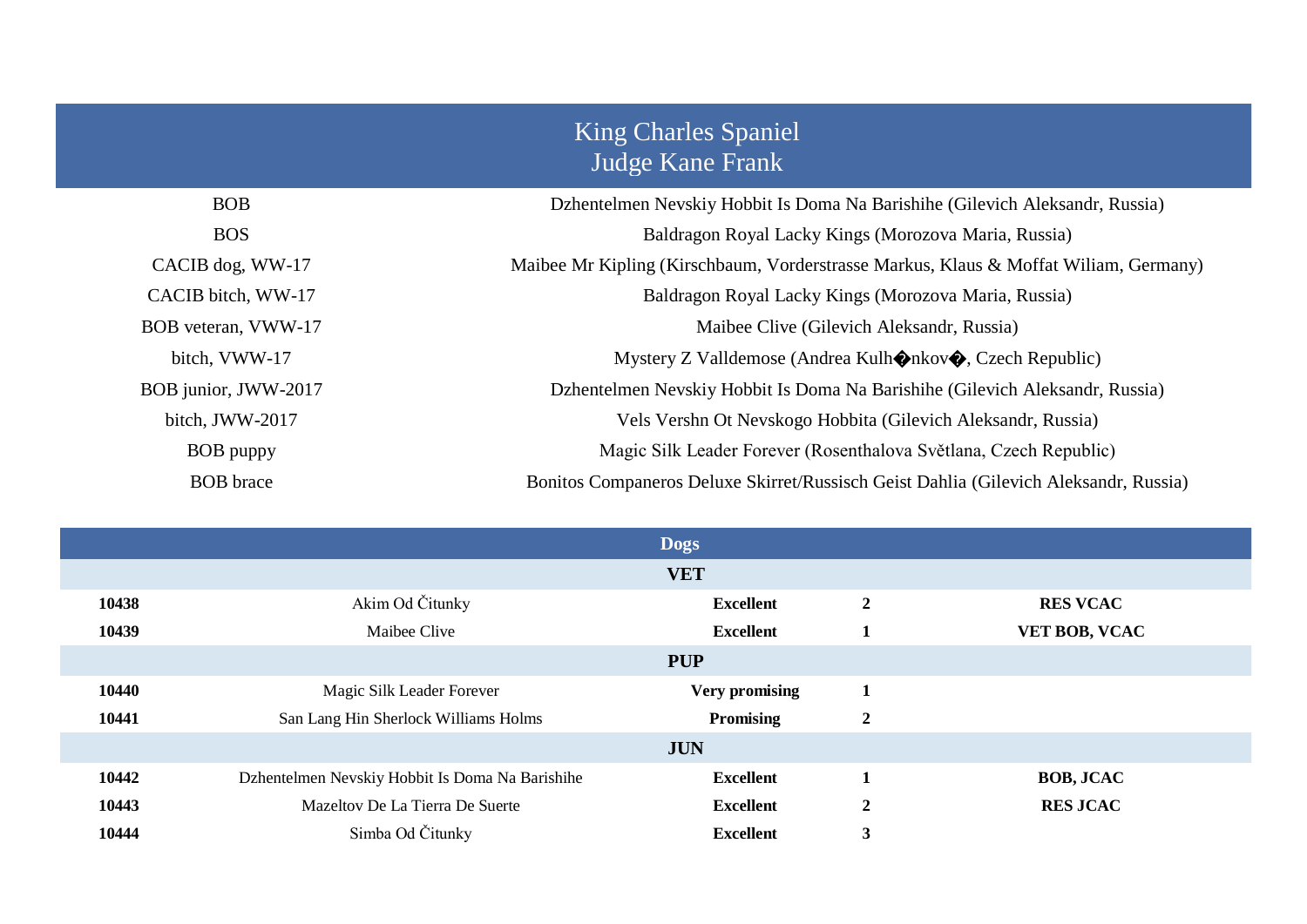| <b>INT</b>     |                                              |                  |                         |                                 |  |  |  |  |
|----------------|----------------------------------------------|------------------|-------------------------|---------------------------------|--|--|--|--|
| 10445          | Bonitos Companeros Deluxe Tennessee Williams | <b>Excellent</b> | $\mathbf{3}$            |                                 |  |  |  |  |
| 10446          | Bonitos Companeros Deluxe Vibrunum           | <b>Excellent</b> | $\boldsymbol{2}$        | <b>RES VDH-CAC</b>              |  |  |  |  |
| 10447          | King Kasper Fapella Gray                     | <b>Excellent</b> | $\mathbf{1}$            | <b>VDH-CAC, RES CACIB</b>       |  |  |  |  |
| <b>CH</b>      |                                              |                  |                         |                                 |  |  |  |  |
| 10448          | Amantra Chivaree                             | <b>Excellent</b> | $\boldsymbol{2}$        | <b>RES VDH-CAC</b>              |  |  |  |  |
| 10449          | Andree Russisch Geist                        | <b>Excellent</b> |                         |                                 |  |  |  |  |
| 10450          | Clussexx Ready Ten Minute Flivverway         | <b>Excellent</b> | $\boldsymbol{4}$        |                                 |  |  |  |  |
| 10451          | Maibee Mr Kipling                            | <b>Excellent</b> | $\mathbf{1}$            | CAC, VDH-CAC, CACIB             |  |  |  |  |
| 10452          | Marchog Mr Maldini                           | <b>Excellent</b> | $\mathbf{3}$            |                                 |  |  |  |  |
| <b>OPN</b>     |                                              |                  |                         |                                 |  |  |  |  |
| 10453          | <b>Bonitos Companeros Deluxe Skirret</b>     | <b>Excellent</b> | $\mathbf{1}$            | <b>VDH-CAC</b>                  |  |  |  |  |
| <b>Bitches</b> |                                              |                  |                         |                                 |  |  |  |  |
|                |                                              | <b>VET</b>       |                         |                                 |  |  |  |  |
| 10454          | Charlie Bay Lady-Aurora                      | absent           |                         |                                 |  |  |  |  |
| 10455          | Mystery Z Valldemose                         | <b>Excellent</b> | $\mathbf{1}$            | <b>VCAC</b>                     |  |  |  |  |
|                |                                              | <b>JUN</b>       |                         |                                 |  |  |  |  |
| 10456          | Bonitos Companeros Deluxe Waikiki            | <b>Excellent</b> | $\overline{2}$          | <b>RES JCAC</b>                 |  |  |  |  |
| 10457          | Vels Vershn Ot Nevskogo Hobbita              | <b>Excellent</b> | $\mathbf{1}$            | <b>JCAC</b>                     |  |  |  |  |
|                |                                              | <b>CH</b>        |                         |                                 |  |  |  |  |
| 10459          | <b>Baldragon Royal Lacky Kings</b>           | <b>Excellent</b> | $\mathbf{1}$            | <b>BOS, CAC, VDH-CAC, CACIB</b> |  |  |  |  |
| 10460          | Dellie Od Čitunky                            | Good             |                         |                                 |  |  |  |  |
| 10461          | Hermina De La Tierra De Suerte               | <b>Excellent</b> | $\mathbf{3}$            |                                 |  |  |  |  |
| 10462          | My Exotic World A Pretty Rose                | <b>Excellent</b> | $\overline{\mathbf{4}}$ |                                 |  |  |  |  |
| 10463          | Russisch Geist Dahlia                        | <b>Excellent</b> | $\boldsymbol{2}$        | <b>RES VDH-CAC, RES CACIB</b>   |  |  |  |  |
| <b>OPN</b>     |                                              |                  |                         |                                 |  |  |  |  |
| 10464          | Charlie Bay Lady Jasmin Of Achim             | absent           |                         |                                 |  |  |  |  |